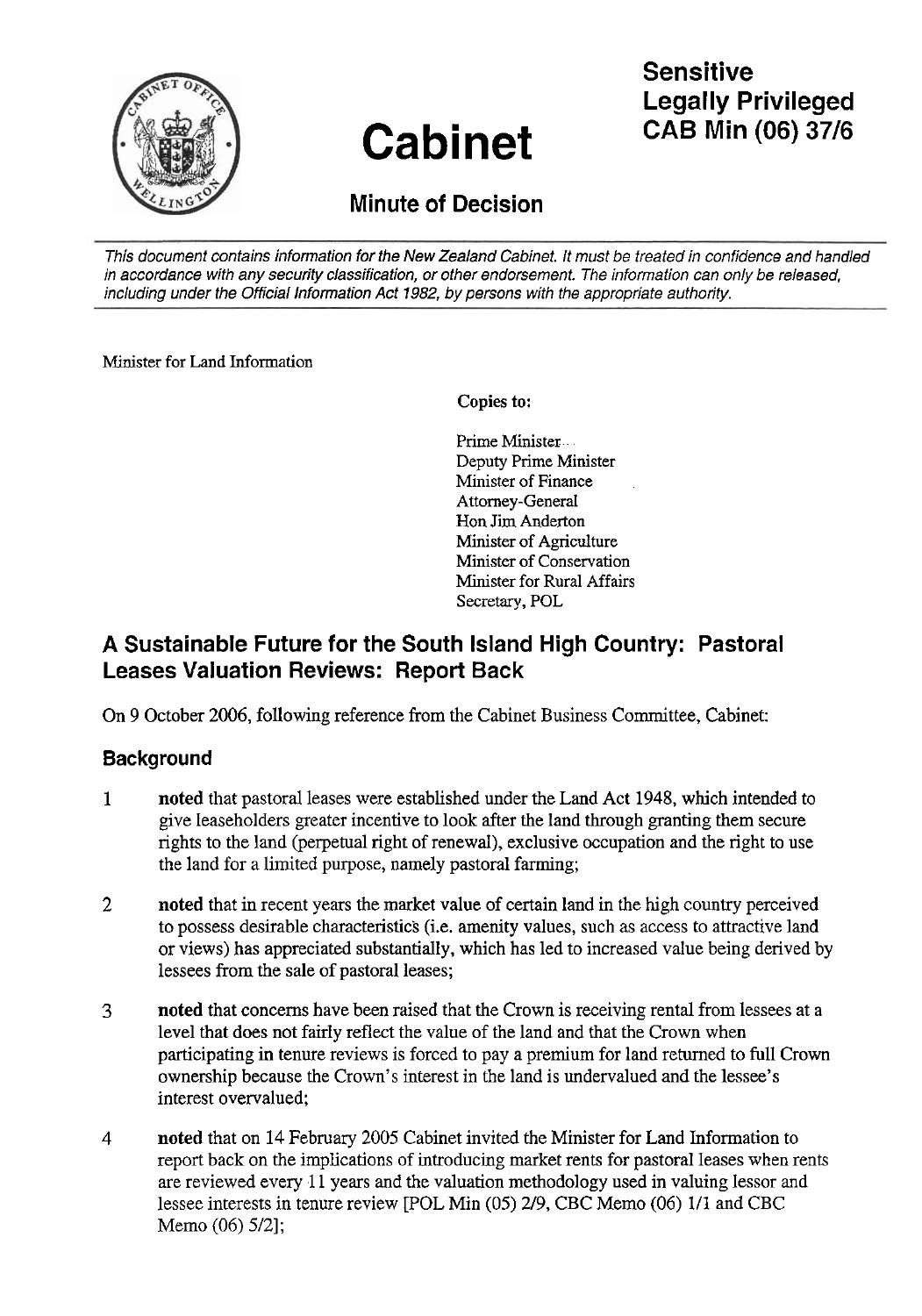*5* noted that in July 2005 LINZ engaged a panel of senior valuers (the Valuers) to undertake the review of pastoral lease rental and tenure review valuation methodologies and outcomes associated with pastoral lands;

#### **Valuers' Report**

- 6 noted that the Valuers considered that:
	- 6.1 rent should not be paid for lessees' rights of exclusive access to amenity values associated with the land;
	- 6.2 because the Land Act requires the land to be valued as if there were no restrictions on use, the legislation does not lead to appropriate market rentals for pastoral leases;
- 7 noted that the Valuers' approach does not strictly comply with the Land Act methodology;
- 8 noted that the Valuers recommended that the:
	- 8.1 rental valuation for pastoral leases be based on original stock unit carrying capacity;
	- 8.2 legislation be amended to ensure tenure review valuations reflect current practice;
- 9 noted that the Valuers also recommended that:
	- 9.1 transaction prices for tenure review be made publicly available;
	- 9.2 a group, similar to the former Land Settlement Board, be established to improve relationships between the Crown, lessees and the public;

#### **Preliminary Government Response to the Report**

- 10 noted that a preliminary govemment response to the Valuers' Report has been prepared, the key points being that:
	- 10.1 the govemment recognises the value of the high country to the economy of New Zealand and the contribution farmers make to sustainable management of the high country;
	- 10.2 a proper interpretation of s 131 of the Land Act requires amenity values to be retained in the Land Exclusive of Improvements (LEI) value, and does not allow for the LEI to be adjusted in order to achieve an affordable rent (e.g. where use is soIely pastoral);
	- 10.3 there are significant economic and financial implications for the Crown and lessees, in that this approach may lead to increased rents that may exceed the income generated solely from pastoral use;
	- 10.4 for the Crown to reduce rents without lessees giving up some of their rights would in effect be a capital transfer of value from the Crown (on behalf of taxpayers) to lessees for no value;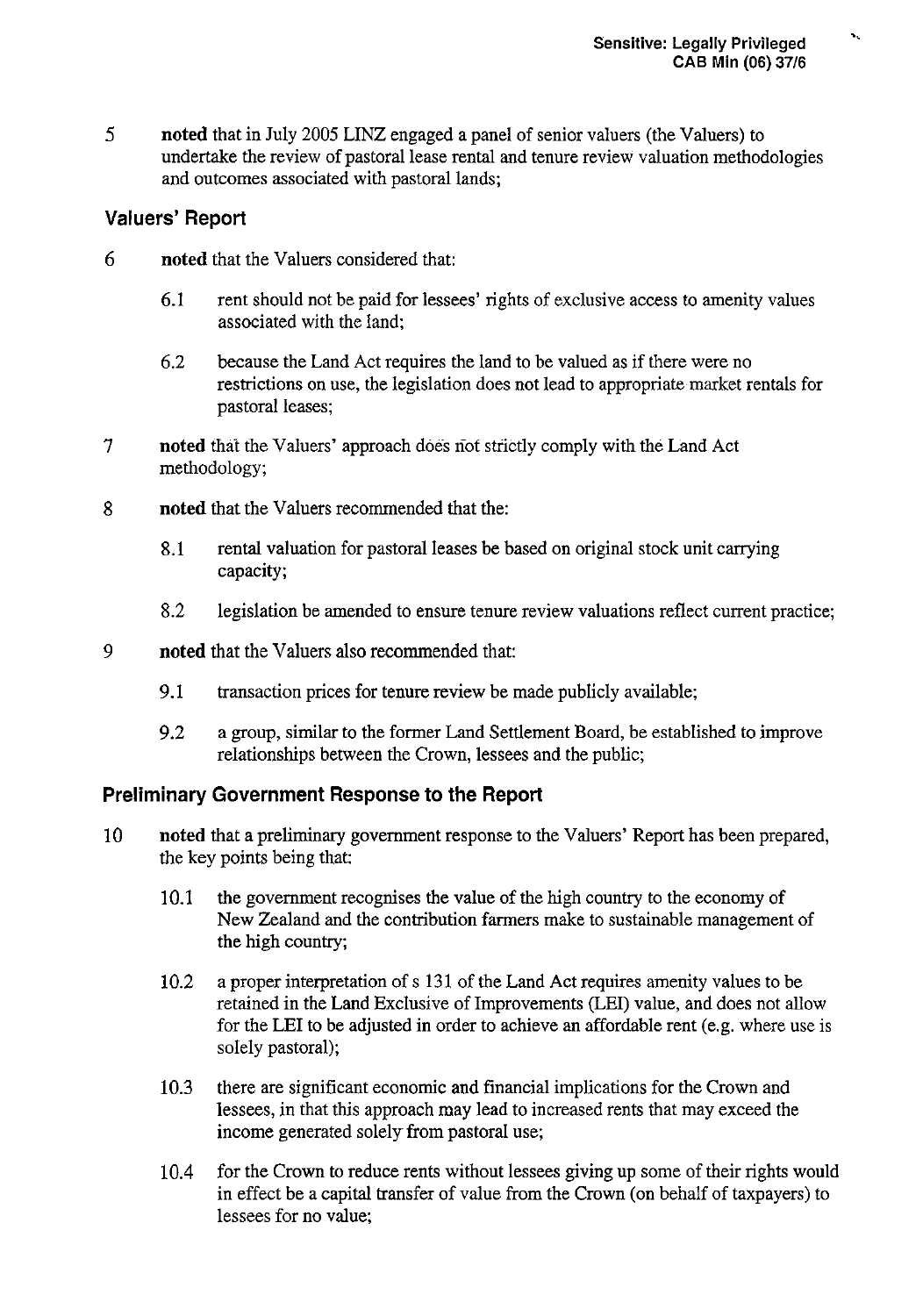- 10.5 it is desirable to reach an outcome which is fair and reasonable for the Crown and lessees and durable;
- 10.6 the Crown will consult with lessees and stakeholders to consider the implications of the Response for lessees and the achievement of the government's high country objectives;
- 11 invited the Minister for Land Information to report to the Cabinet Policy Committee in March 2007 on a policy approach which is fair and reasonable for both parties, and durable;

#### **Release of Report and Response**

12 noted that the Minister for Land Information proposes to release the Valuers' Report and the Preliminary Government Response (subject to minor editorial changes) attached to the paper under  $CAB(06)$  415, and the Cabinet paper under  $CAB(06)$  415, to enable consultation to be undertaken;

#### **Potential Impact on Lessees**

- 13 agreed that officials consult with lessees on the implications of the Preliminary Government Response and options to address these implications;
- 14 noted that such options may include:
	- 14.1 the Crown and lessees jointly seeking a judicial interpretation on valuation methodology;
	- 14.2 deferring some rent until sale;
	- 14.3 remitting rent in return for additional sustainable management contributions or improved public access;
	- 14.4 adjusting restrictions on land use;
	- 14.5 grandparenting the existing rental process for genuine pastoral farmers;

#### **Potential Impact on Achieving the Government's High Country Objectives**

- 15 noted that the strict application of the s 131 process as proposed in the Preliminary Government Response may cause a tension between three of the government objectives for the South Island high country, namely:
	- 15.1 promote the management of the Crown's high country land in a way that is ecologically sustainable;
	- 15.2 foster sustainability of communities, infrastructure and economic growth and the contribution of the high country to the economy of New Zealand;
	- 15.3 obtain a fair financial return to the Crown on its high country land assets;